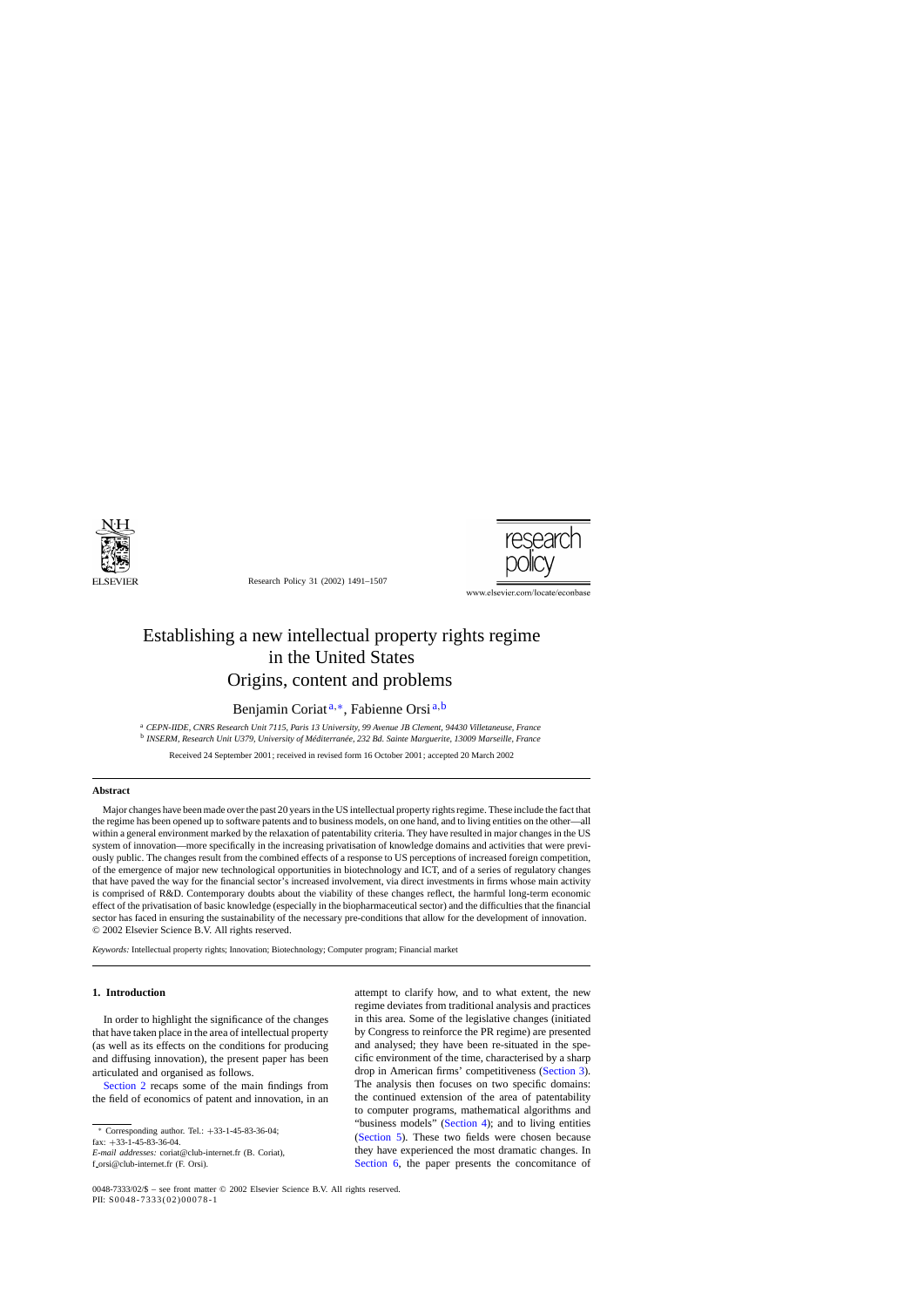<span id="page-1-0"></span>change in the IPR systems and financial sphere and the related changes it has generated as regards the financing of innovation. The conclusion [\(Section 7\)](#page--1-0) raises questions about the long-term sustainability of this type of regime in the light of recent developments.

### **2. Basic principles of the economics of patents, IPR and innovation**

To highlight the nature and meaning of the changes that have affected the field of innovation, we think it useful to recall some of the basic principles that have been put forward to explain why certain "institutional arrangements" [\(Arrow, 1962\)—](#page--1-0)in actual fact differing types of IPR and public incentives—have been deemed necessary so that R&D activities can maintain a "socially sufficient level" of dynamism ([Nelson, 1959\).](#page--1-0)

Two series of contributions should be recalled at this juncture, inasmuch as they were once considered to be the theoretical foundations of any type of IPR system.

### *2.1. Information, knowledge and the trade-off between "private" and "social" costs*

Building on propositions that were first formulated by [Nelson \(1959\),](#page--1-0) Arrow introduced in a seminal paper he published in 1962 the idea that knowledge whenever it can be assimilated to information—is a good that will present a number of specific characteristics. In particular, the "indivisible" nature of knowledge means that whatever its production costs, subsequent reproductions cost nothing or next to nothing. This attribute is at the origin of market failure as well as "free rider" problems. Insofar, as market mechanisms are unable to offer those solutions that will induce firms to make a "socially optimal" level of investment in the production of knowledge, society as a whole runs the risk of always under-investing in knowledge production. To overcome this type of market failure, non-market mechanisms are needed to create the right types of incentives.

Two types of fundamental incentives can be designed:

(1) *Patents*: These are partial and temporary monopolies that are awarded to inventors under a given set of conditions. They are the first institutional arrangements helping to overcome the free rider problem.

(2) The allocation of public funds to research (and especially to basic research) is the other direction in which these non-market mechanisms can go. Here, the information and knowledge that has been produced as a result of public subsidies is made available to everyone for zero cost and it is the taxpayer who covers the cost of delivering the "public good" needed to maintain the type of knowledge flow that makes it possible to ensure societal progress.

It is noteworthy that in both cases (patents and/or public subsidies), the main issue is how to limit the innovation's social cost—regardless of whether this cost is to be covered by the consumer or by the taxpayer.

#### *2.2. "Open science" versus "private science"*

Our understanding of the world of basic and/or publicly funded research was enhanced by [Dasgupta and](#page--1-0) [David's \(1994\)](#page--1-0) seminal paper, devoted to an analysis of the world of "open science".<sup>1</sup>

In essence, analysis of the world of open science highlights those specific co-ordination mechanisms that are at work in this area of R&D activities. It offers cogent arguments relating to the relative efficiency of the whole range of formal and informal rules that govern this world (open publication and communication, "priority rules" for inventors/discoverers, etc.) and contrasts them with the rules governing the world of private innovation activities, also called the "kingdom of technology" (based on secrets, patents and rent-seeking).

In actual fact, these two worlds are interconnected by many subtle relations, both formal and informal. However, from a theoretical point of view, we should remember that the key principle underlying the rationale for the various types of non-market mechanisms that have been designed and implemented in the world's different national innovation systems (NISs) is the distinction between the granting of "patents" to reward "private" innovators, on one hand, and the

<sup>1</sup> On the economics of science and the importance of basic research for innovation see also [Pavitt \(1991\).](#page--1-0)